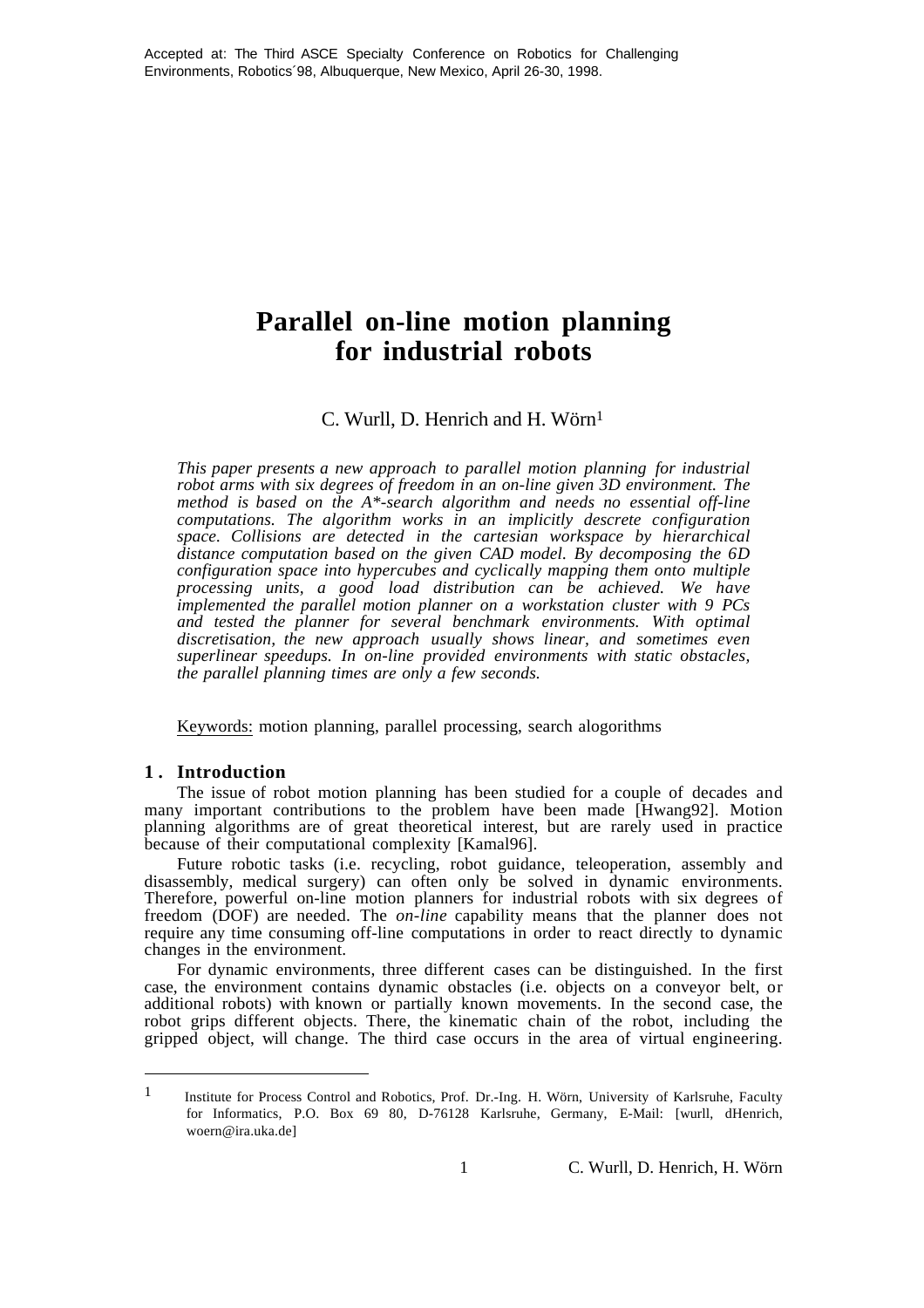After every assembly operation, the product, or the environment will change its geometry. All three cases of dynamic environments implicate a modification of the configuration space (C-space), which has to be considered during planning motions.

An extensive introduction to this problem is presented by Fujimura. In several examples he explains the different approaches used for the motion planning problem of autonomous, mobile robots [Fujimura91]. Fiorini discusses a motion planner for industrial robots based on velocity adaption, but he plans only with a 2 DOF workspace with two robots and known movements, but without any other obstacles [Fiorini96]. Ralli proposes a potential-field approach based on the explicit calculation of the workspace and C-space. If a new object appears, the new path is searched in a few seconds, but the planner works for 5 DOF in a very small search space2, which is unfavourable for industrial robots [Ralli96].

Generally speaking, speeding up the computation will enable the motion planner to cope better with dynamic environments in practice. One approach is based on the introduction of parallel processing. Mazer reports good planning times based on parallel genetic algorithms for 6 DOF robots in simple problems, but the planner will fail in industrial environments [Mazer93]. Challou presents a parallel formulation of the informed randomized search and achieves good results. But the neccessary precomputed heuristics are unfavourable for dynamic environments [Challou95]. An extensive overview and a classification of the different parallel methods can be found in [Henrich97a]. The facit of the overview is that parallel processing is an efficient method for speeding up motion planning.

Summarizing, up to now, no planners for 6 DOF robots exist, which have the ability of dealing with dynamic obstacles and having low on-line computation times. Our motivation has been the development of a planner for industrial robots satisfying these requirements. We focus on industrial robots, which constitutes a considerable part of robots being used.

The remainder of the paper is organized as follows: In Section 2 the basic approach of our motion planner is introduced. Section 3 describes the necessary enhancements for parallelizing the sequential approach. Section 4 shows the experimental results, and the paper ends with the conclusion and an outlook of the future investigation in Section 5.

#### **2 . Sequential Approach**

 $\overline{a}$ 

Most of the off-line motion planners are based on an explicit representation of the *free C-space*. The free C-space computation consists of the obstacle transformation into the C-space and the construction of a free-space representation. Both tasks are very timeand memory consuming, and their calculation effort increases with the robot´s DOF. In order to avoid these time consuming obstacle transformations, one can search in an implicitly represented C-space and detect collisions in the workspace.3 This strategy enables the planner to cope with on-line provided environments and moving obstacles.

For searching in the implicit C-space, we apply the well known A\*-search algorithm [Hart86]. The main task of the A\*-algorithm consists of the expansion and the processing of configurations, which are saved in the priority list OPEN. In every iteration, the best configuration of OPEN is expanded.

According to a heuristic evaluation function, these successors will be considerd in the following iterations. After the expansion, the parent configuration is saved in the hashing table CLOSED. The search continues until the goal is found, or the OPEN list is empty. In the latter case the algorithm stops with no solution.

<sup>2</sup> Taking the reported space of 1.252\*106 states, the workspace for a Puma260 with 6 DOF would have a discretisation of about 10 *cm*.

<sup>3</sup> Verwer is one of the first, who has used this strategy [Verwer90]. The reported planning times are acceptable for 2 DOF examples but not for 5 DOF in order to cope with dynamic environments.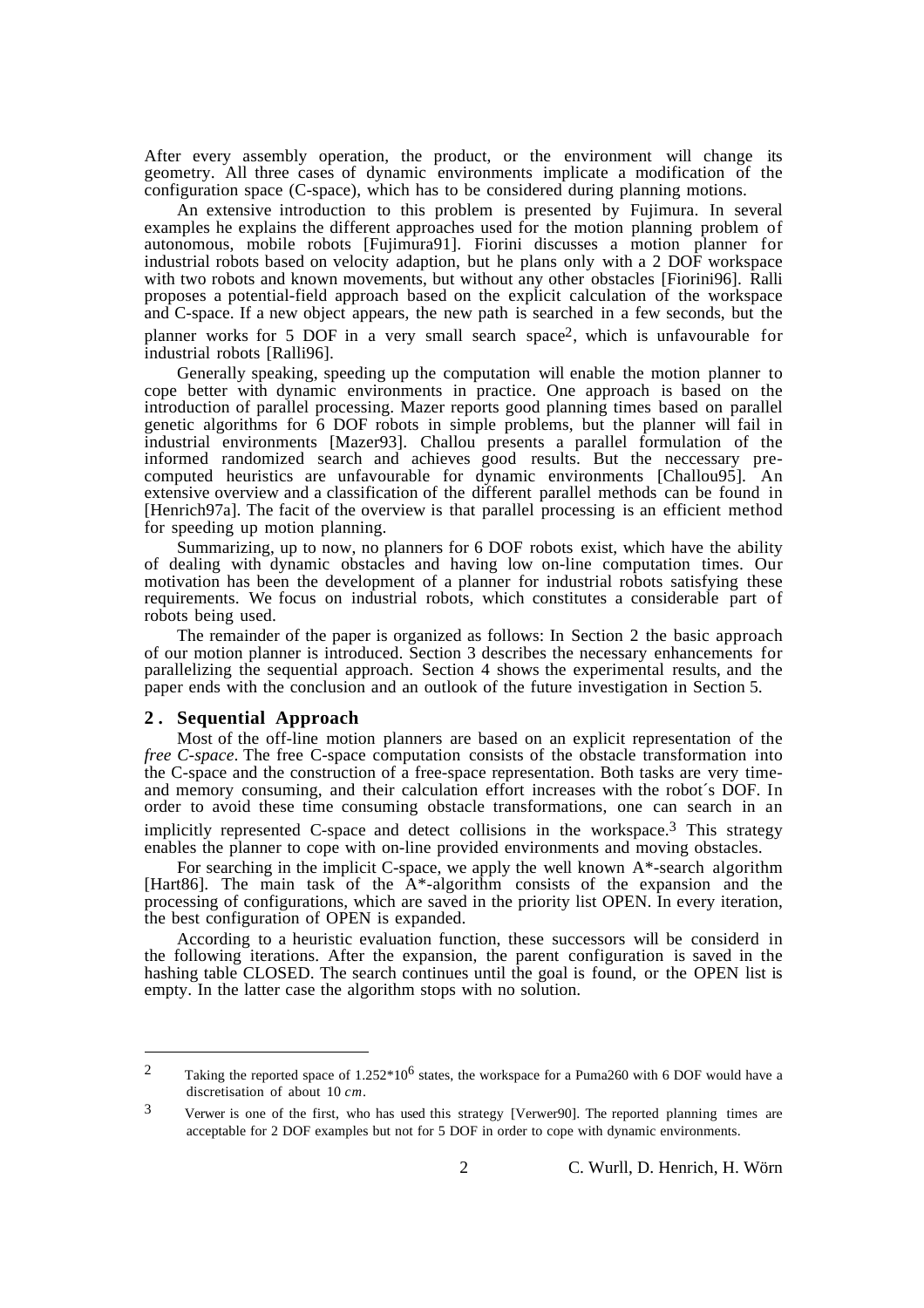

*Figure 1: (a)* A<sup>\*</sup>-search in the implicit *C*-space from the start configuration Θ*S to the goal configuration*  Θ*<sup>G</sup> , (b) collision detection by distance computation in the workspace*

In Figure 1a, an example for a 2D search is given. The dots indicate investigated configurations and the arrows give reference to the corresponding successors.

Collisions are detected by a fast, hierarchical distance computation in the 3D workspace, based on the given CAD model of the environment and the robot<sup>4</sup> [Henrich92, Henrich97b] (see Figure 1b). With the help of the "maxmove-tables", introduced in [Katz96], the cartesian distances are then transformed into joint intervals in order to define the state ("free" or "prohibited") of the regarded configuration. For obtaining similar joint intervals, thus implicating an efficient distance exploitation, the optimal joint discretisation is automatically computed based on the method of [Qin96].

## **3 . Parallel approach**

For parallelizing the A\*-algorithm, the configurations in OPEN and CLOSED must be accessible to all processors, in order to distribute the whole work. These lists can either be managed by one dedicated processor or each processor can have its own local lists. In a message passing system, each access to a global list would lead to an enormous communication effort, thus, the local method was preferred.

#### **3.1 Mapping**

 $\overline{a}$ 

The work distribution is the key aspect of parallelization. Therefore, the C-space is decomposed into *d*-dimensional hypercubes of size *b* in each dimension. For parallel processing, the hypercubes are cylcically mapped on the *p* available processors by the following function $5$ :

$$
f(\Theta) := 1 + \left(\sum_{i=1}^{d} \left\lfloor \frac{\theta_i}{\Delta \theta_i * b} \right\rfloor \mod p\right)
$$

According to the automatically computed discretisation ∆Θ*<sup>i</sup>* , every configuration  $\Theta = [\theta_1, \mathbb{L}, \theta_d]$  is mapped uniquely to one hypercube or to one processor. Thus, the OPEN list of each processor contains configurations of the multiple mapped hypercubes.

<sup>&</sup>lt;sup>4</sup> At present we are evaluating our approach in a traditional manufactoring environment. Additionally our system is also able to plan motions in environments unkown to the user (e.g. space, construction, underwater work, etc.), as the required environment models can either be established by CAD-systems or by sensor systems.

<sup>5</sup> The operator  $\vert \bullet \vert$  denotes the next lower integer number.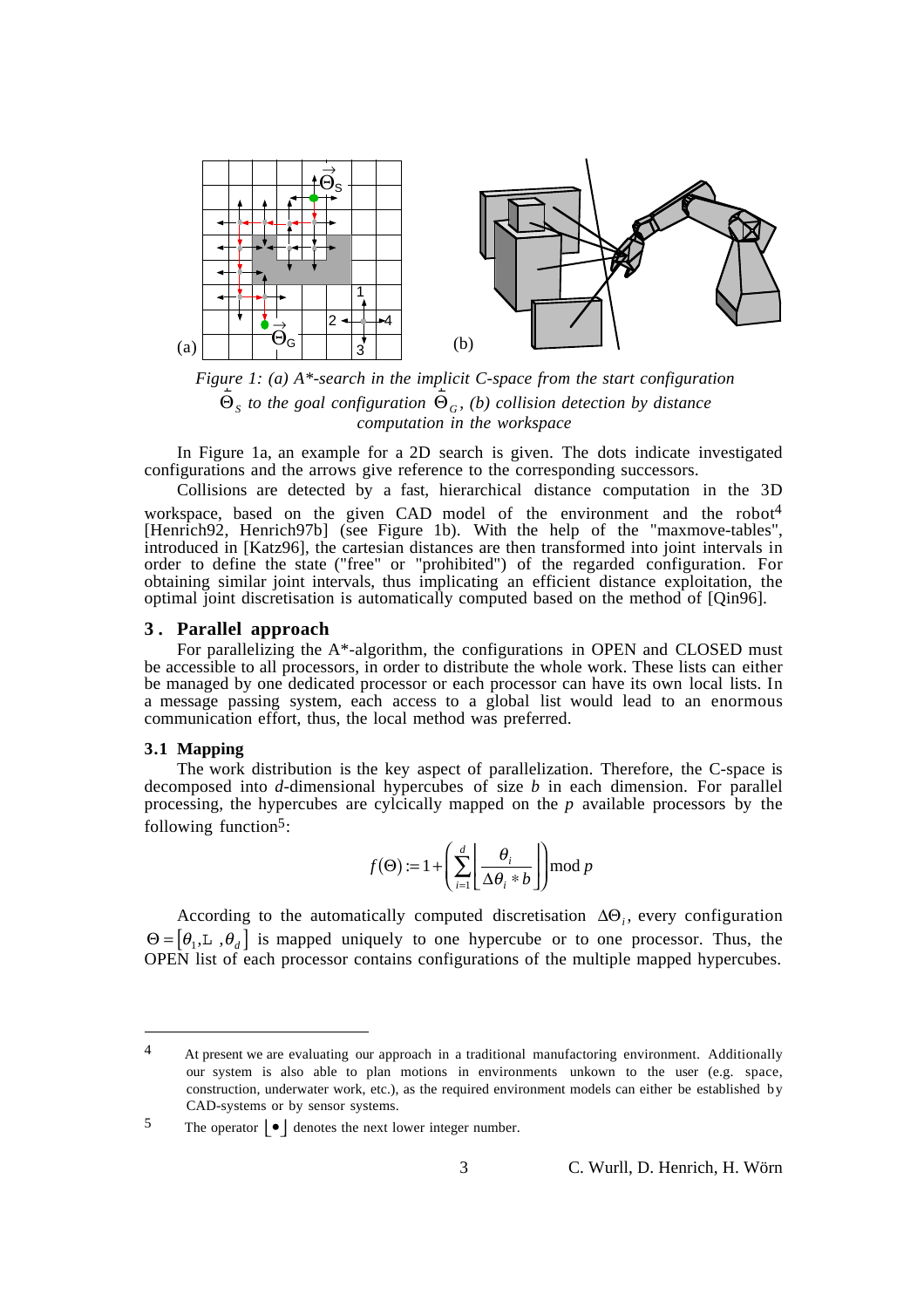

*Figure 2: C-space decomposition with the cube size b (a) and the enlarged clipping of four neighboured hypercubes (b)*

Figure 2a demonstrates the decomposition of a 2D C-space for  $p = 4$  processors and the cube size  $b = 4$ . The 2D cubes are mapped cyclically onto the four processors according to *f(*Θ*)*. Figure 2b shows an enlarged clipping of four neighbouring hypercubes. After the search has reached the hypercube boundaries, the expanded successors are sent to their corresponding processors. The received configurations will then be inserted in a local OPEN list. For the parallel version, in each iteration, every processor expands the best configuration of OPEN until the list is empty or the goal configuration is found. If the OPEN lists of all processors are empty, the algorithm stops with no solution.

### **3.2. Load Balancing**

The performance of the parallel algorithm essentially depends on the load balancing mechanism. In our approach, we have implemented a static distribution mechanism, which can be influenced by modifying the cube size *b*. Considering the C-space decomposition, small sizes lead to more cubes (in different areas of the C-space) being mapped on to a single processor. Thus, implicating a good load distribution. In contrast, larger sizes will worsen the load balancing. This is mainly due to the coarse decomposition, thus, the processors are longer idle, until they receive work. Additionally, larger cube sizes lead to less cubes beeing mapped on to one processor.

For validating the performance of this load balancing mechanism, we have solved a

benchmark problem<sup>6</sup> with different cube sizes *b*. On each of the  $p = 8$  processors, we measured the number of collision detections, which is the most expensive function. Figure 3 shows the experimental results. For larger values, the coarse C-space decomposition leads to an irregular load distribution. In some cases, only a few cubes are covering the complete solution space, thus, some processors becomes idle. Additionaly, due to the sparse mapping, the searching processors expand unneccessary configurations, because they receive no better ones. For smaller cube sizes, the load is nearly equally distributed.

## **3.3. Message Combining**

 $\overline{a}$ 

Lower cube sizes result in a good load distribution, but increase the number of messages. Too many messages, however, usually leads to a bottleneck in the communication network and slows down the calculation times. Combining several messages to form one message seems to be a way out of this problem.

<sup>6</sup> We used the benchmark problem STAR from Section 4.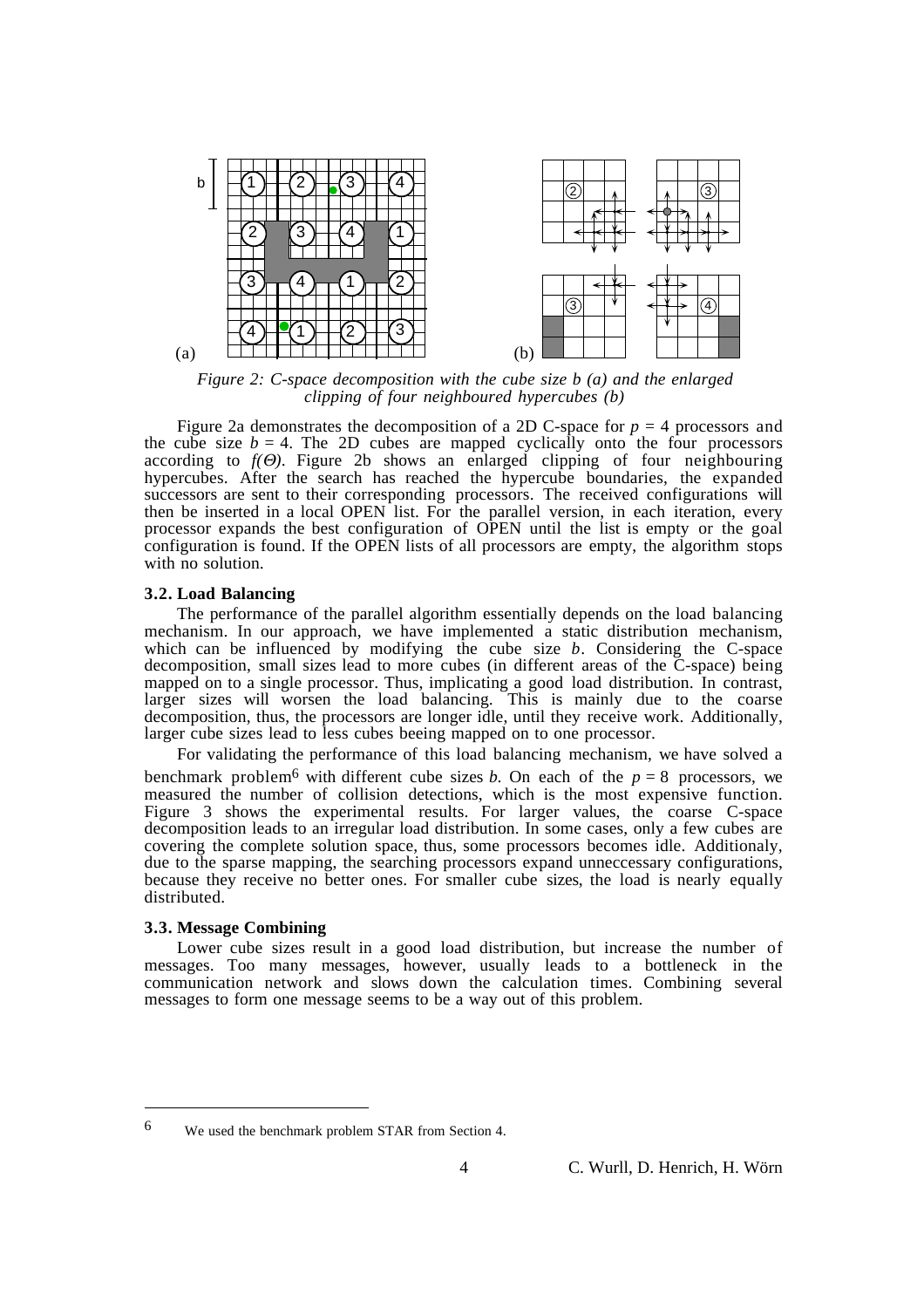

*Figure 3: Number of distance computations as a measure for the load distribution depending on the cube size b for the processors*  $P_1 - P_8$ 



*Figure 4: The benchmark problems STAR (a) and DETOUR (b) for the 6 DOF robot Puma260*

Evaluation runs for two benchmark problems<sup>7</sup> with a cube size  $b = 2$  and  $p = 8$ processors have shown that the combining of configurations to one message over several iterations leads to longer planning times. For example, without combining, the benchmark problem STAR was solved in 8 *sec*, but with the combining of messages over 20 iterations the planner has needed 20 *sec*. [Sandmann97].

This is mainly due to the fact, that the remote configurations are sent too late. Thus, every processor does not receive better configurations and expands the worse ones. At this stage, no message combining was included in the further runtime tests.

#### **4 . Experimental Results**

 $\overline{a}$ 

We have implemented the parallel motion planner on a workstation cluster. The cluster consists of 9 PC's, each with 133 Mhz Intel Pentium processors and 64 Mbyte memory. The parallel communication is established by an Ethernet based bus network. For more details see [Wurll97a].

For testing the motion planner, we have developed five benchmark problems for a 6 DOF robot, a Puma260. As an example, the benchmark problems STAR and DETOUR are shown in Figure 4, developed in [Katz96]8.

<sup>7</sup> We used the benchmark problem STAR and DETOUR from Section 4.

<sup>8</sup> The data of these benchmark problems can be downloaded from the Web page at http://wwwipr.ira.uka.de/~paro/skalp/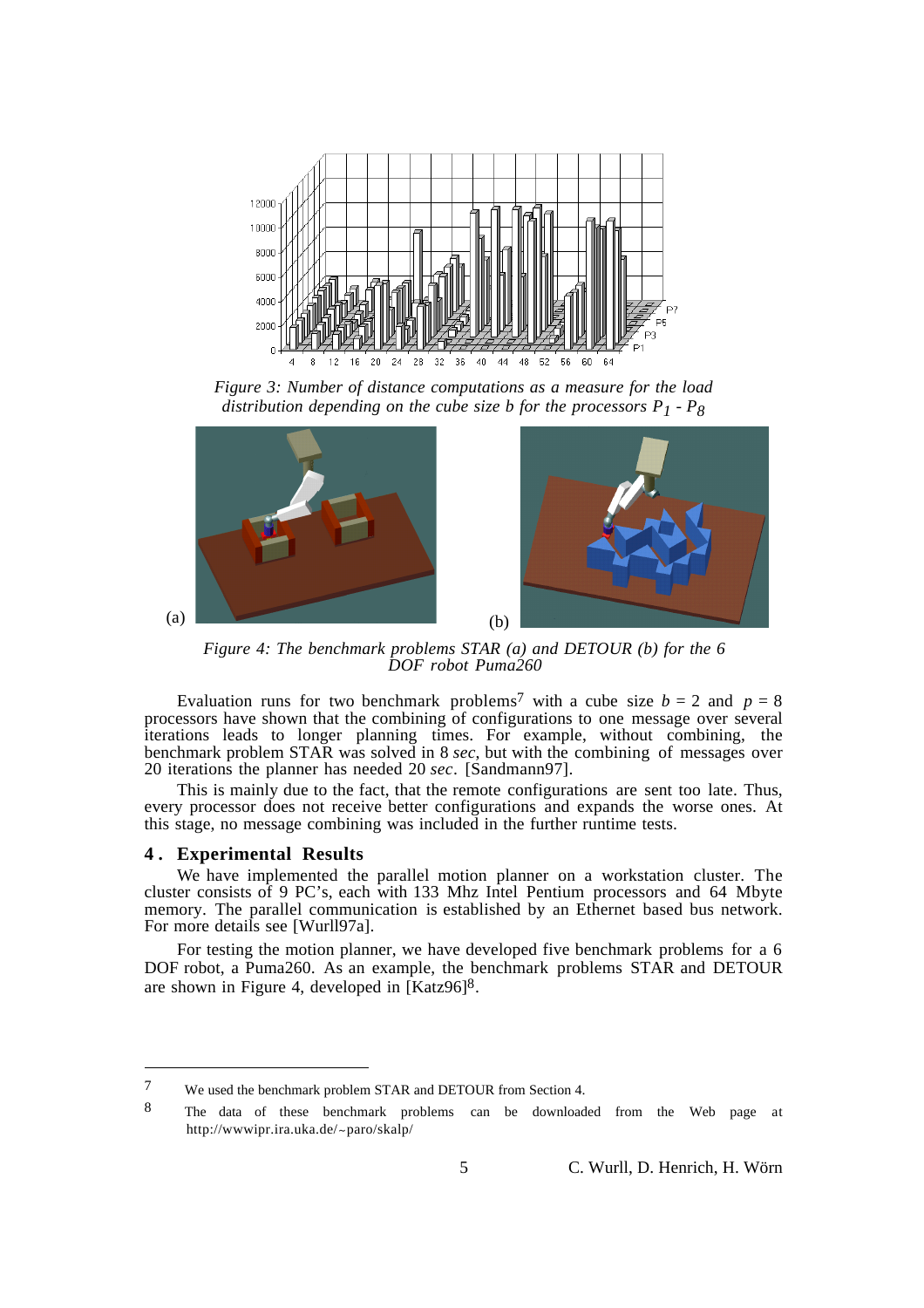

*Figure 5: Planning time T (a) and the Speedup S (b) for P processors for the different benchmark problems*

We ran every benchmark problem 12 times, deleted the lowest and highest planning times and computed the average of the remaining 10 values. The cartesian resolution was chosen to be 20 *mm*, which leads (for a Puma260) to the discretisation  $\Delta\Theta = [1.91^\circ; 1.96^\circ; 2.79^\circ; 5.66^\circ; 5.66^\circ; 20.66^\circ].$ 

According to the upper and lower joint limits of the Puma260, the C-space consists of  $2.99*10<sup>11</sup>$  states, which is at least 3 magnitudes greater, than in the examples of the references.

To calculate the speedups, we have run 8 parallel processes of the parallel algorithm on 1, 2, 4 and 8 processors, thus, guaranteeing the same C-space decomposition. This method of measuring was necessary in order to obtain a fair comparison, because the search performance essentially depends on the C-space decomposition (see Section 3.2).

Figure 5 presents the parallel planning times and the achieved speedups for the benchmark problems. It can be seen that the parallelizing results in a reduction in planning times, and that the speedups are linear, and sometimes even superlinear. Three of four planning times range below 5 seconds. Only the benchmark problem DETOUR needs about 20 seconds planning time [Wurll97b].

### **5 . Conclusion and Future Work**

In this paper, we have introduced a new approach to parallel motion planning for industrial robot arms with 6 DOF. The algorithm works in an implicit and discretisized Cspace and the collision detection is done in the cartesian workspace by distance computation. This avoids the time- and memory consuming obstacle transformation and C-space calculation. The method is based on the A\*-search algorithm and needs no essential off-line computation. This approach enables the motion planner to work reasonably fast in dynamic environments.

The parallelization with static load balancing results in an equal load distribution and shows linear and sometimes even superlinear speedups. Further acceleration of the motion planner is possible by distributing communication, which can be done using a mesh-based communication network [Wurll97a].

Based on these results, we now focus on developing a motion planner which is able to cope with moving obstacles, such as other robots. With some modification, our approach is also suitable for tasks in the area of virtual engineering. Instead of planning the path for robots, we are able to search a trajectory for the subcomponents, which have to be mapped onto another object .

To further increase the speed of the algorithm, we are currently working on a hierarchical on-line discretisation of the C-space, thus reducing the enormous size of the search space [Wurll97b]. The planning strategy will also be enhanced by a